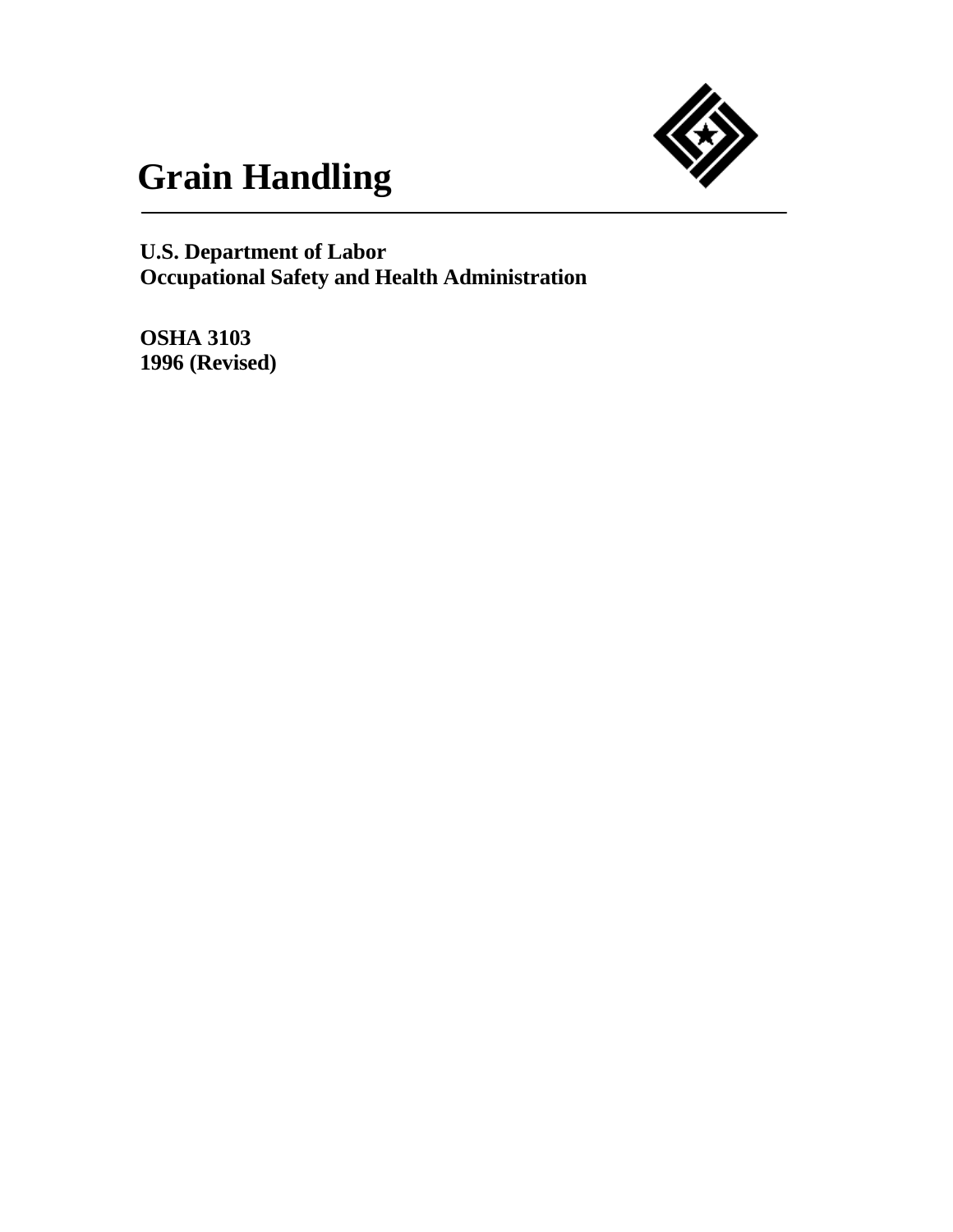This informational booklet is intended to provide a generic, non-exhaustive overview of a particular standards-related topic. This publication does not itself alter or determine compliance responsibilities, which are set forth in OSHA standards themselves and the *Occupations Safety and Health Act*. Moreover, because interpretations and enforcement policy may change over time, for additional guidance on OSHA compliance requirements, the reader should consult current administrative interpretations and decisions by the Occupational Safety and Health Review Commission and the courts.

 Material contained in this publication is in the public domain and may be reproduced, fully or partially, without permission of the Federal Government. Source credit is requested but not required.

This information will be made available to sensory impaired individuals upon request. Voice phone (202) 219-8615; Telecommunications Device for the Deaf (TDD) message referral phone: 1-800-326-2577.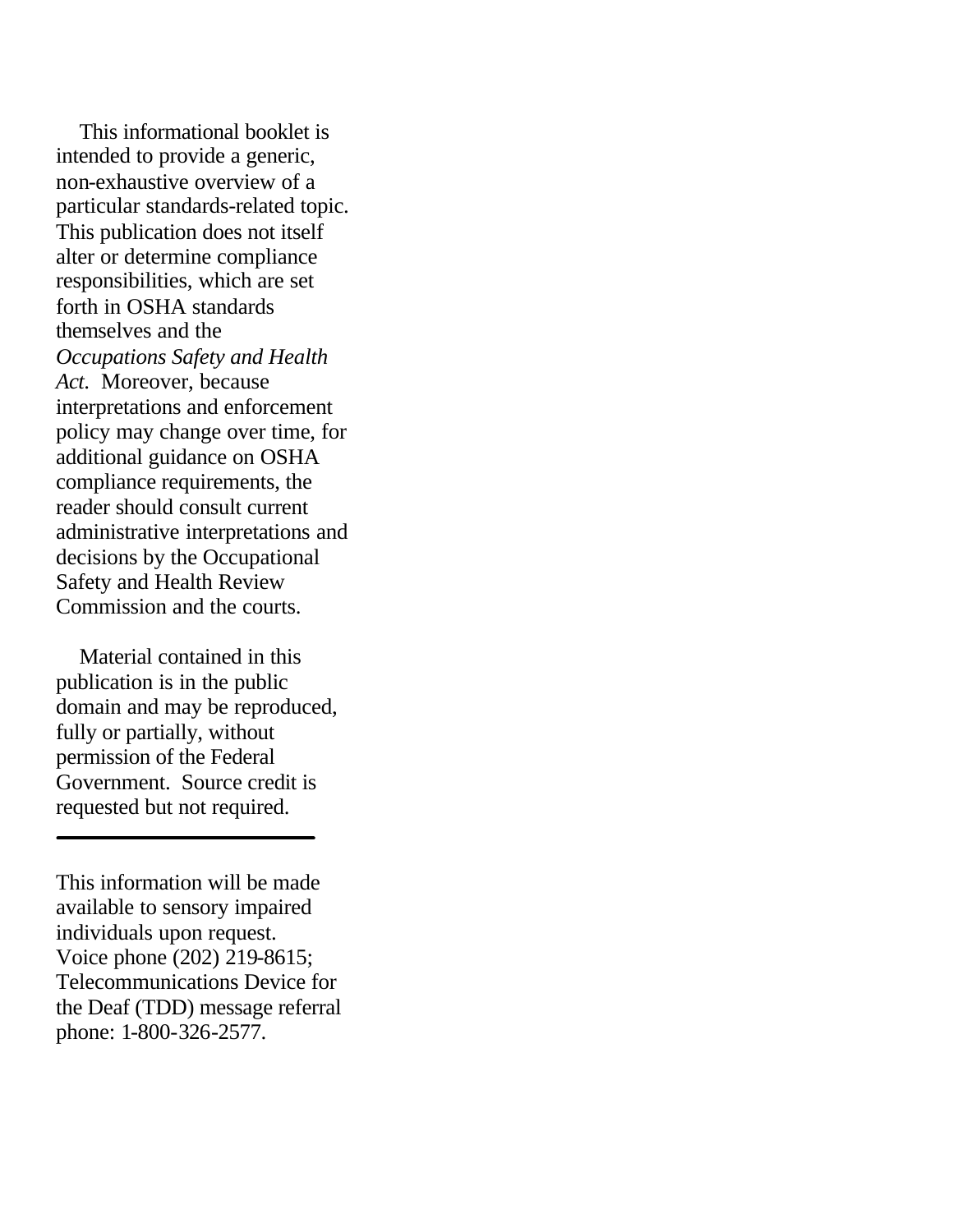

# **Grain Handling**

**U.S. Department of Labor Robert B. Reich, Secretary**

**Occupational Safety and Health Administration Joseph A. Dear, Assistant Secretary**

**OSHA 3103 1996 (Revised)**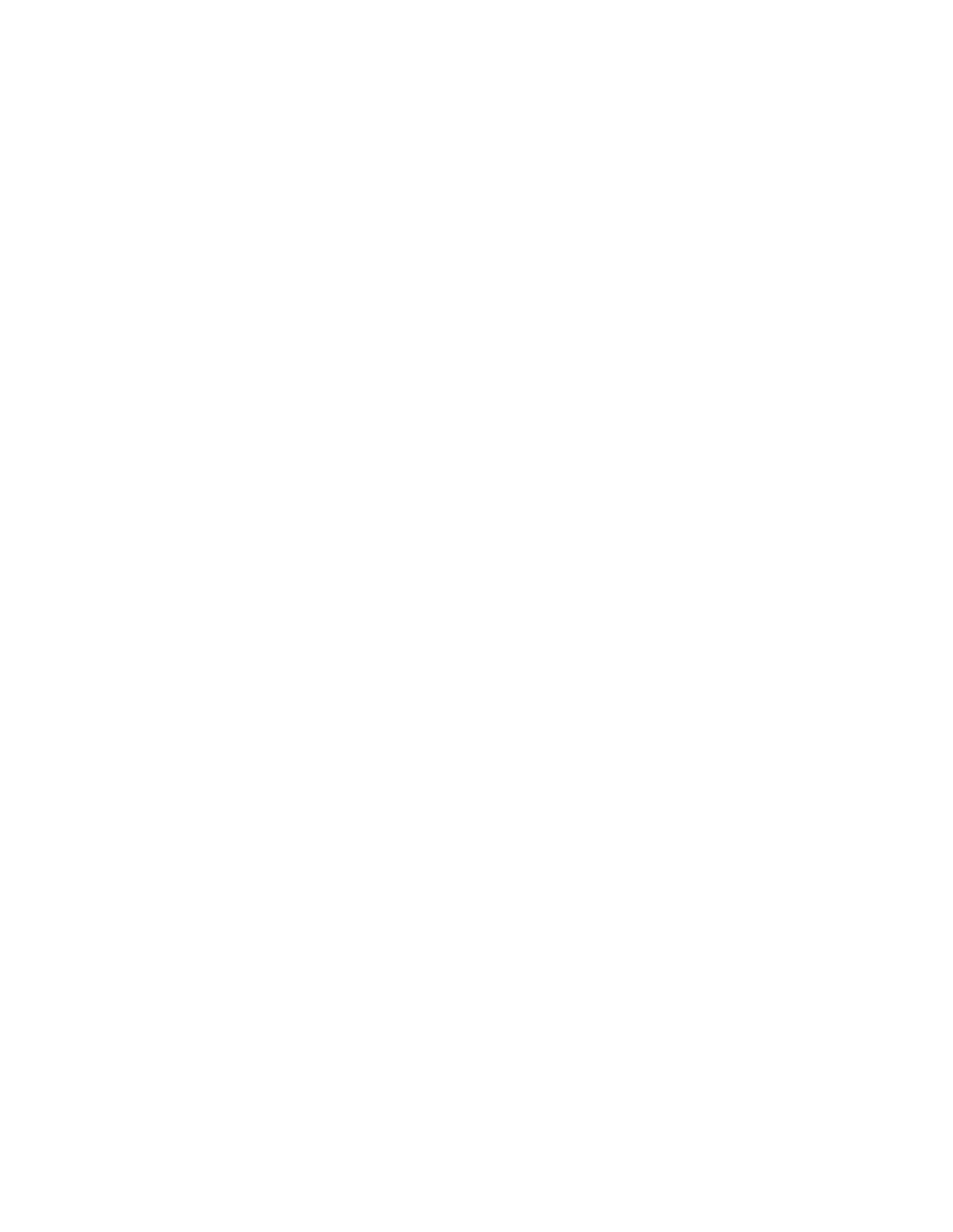## **Contents**

| Entry Into Bins, Silos, Tanks, and Other Storage Structures  2 |  |
|----------------------------------------------------------------|--|
| Safety and Health Program Management Guidelines 6              |  |
|                                                                |  |
|                                                                |  |
| OSHA Consultation Project Directory  14                        |  |
|                                                                |  |

### Page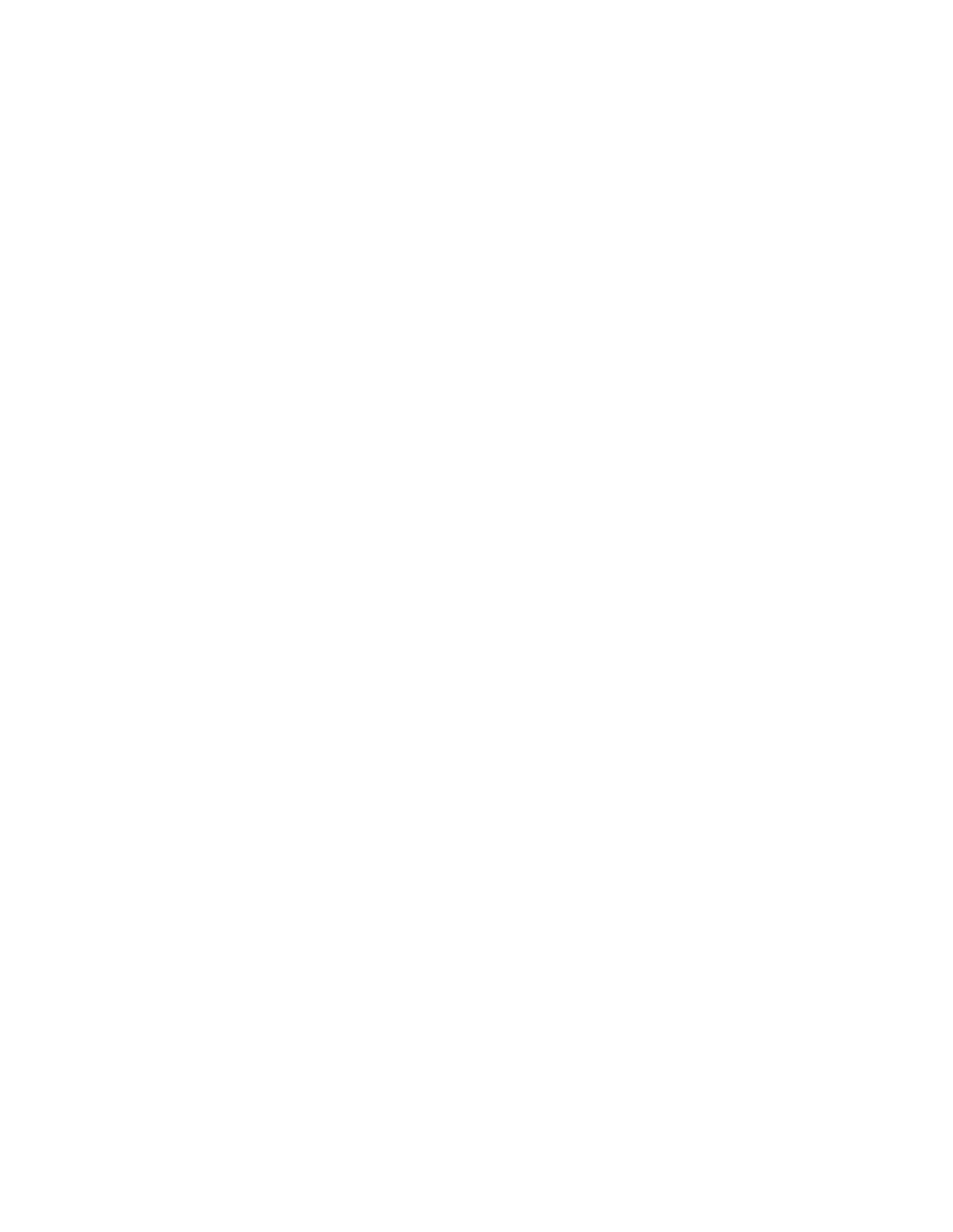#### **Introduction**

 The Occupational Safety and Health Administration (OSHA) issued its Grain Handling Standard. *Title 29. Code of Federal Regulations* (CFR). Part 1910.272. in 1987 to protect workers exposed to fires and explosions. Excessive amounts of grain dust was one of the major causes of these devastating catastrophes that killed or maimed hundreds of workers.

 The standard protects workers from hazards faced while walking on or underneath accumulations of grain within a grain storage facility. These hazards include engulfment and entrapment in grain and grain handling equipment, which can result in asphyxiations, crushing injuries, and amputations.

In 1996, OSHA further amended the standard<sup>1</sup> to protect employees whenever they enter a "flat storage structure"<sup>2</sup> regardless of their point of entry. "walk down" grain to make it flow within or outside of a grain storage structure or stand on grain at a depth that poses an engulfment hazard.

 OSHA believes that this technical amendment will prevent from 2 to 4 additional fatalities annually and a similar number of traumatic injuries caused by mechanical devices such as augers.

 Employers and employees covered by an OSHA-approved state safety and health plan should check with their state agency. which may be enforcing standards and other procedures " at least as effective as," but not always identical to. federal requirements. See list of state plans at end of this publication.

 This publication serves as a guide to the standard, discusses the causes of grain dust explosions, and provides the information needed to train employees on ways to eliminate related hazards.

### **Scope and Application**

 The requirements of the standard apply to more than 250,000 workers at 24,000 grain elevators and mills that have been and continue to be exposed to fires, explosions, engulfment, and entrapment hazards. Engulfment and entrapment hazards have killed or maimed hundreds of workers.

<sup>1</sup> *Fed Reg* 61 (47):9578-9584, March 8, 1996. Part 1910.272

 $2^2$  A "flat storage structure" means a grain storage building or structure that will not empty completely by gravity, has an unrestricted ground level opening for entry, and must be entered to reclaim the residual grain by using pwered equipment or manual means.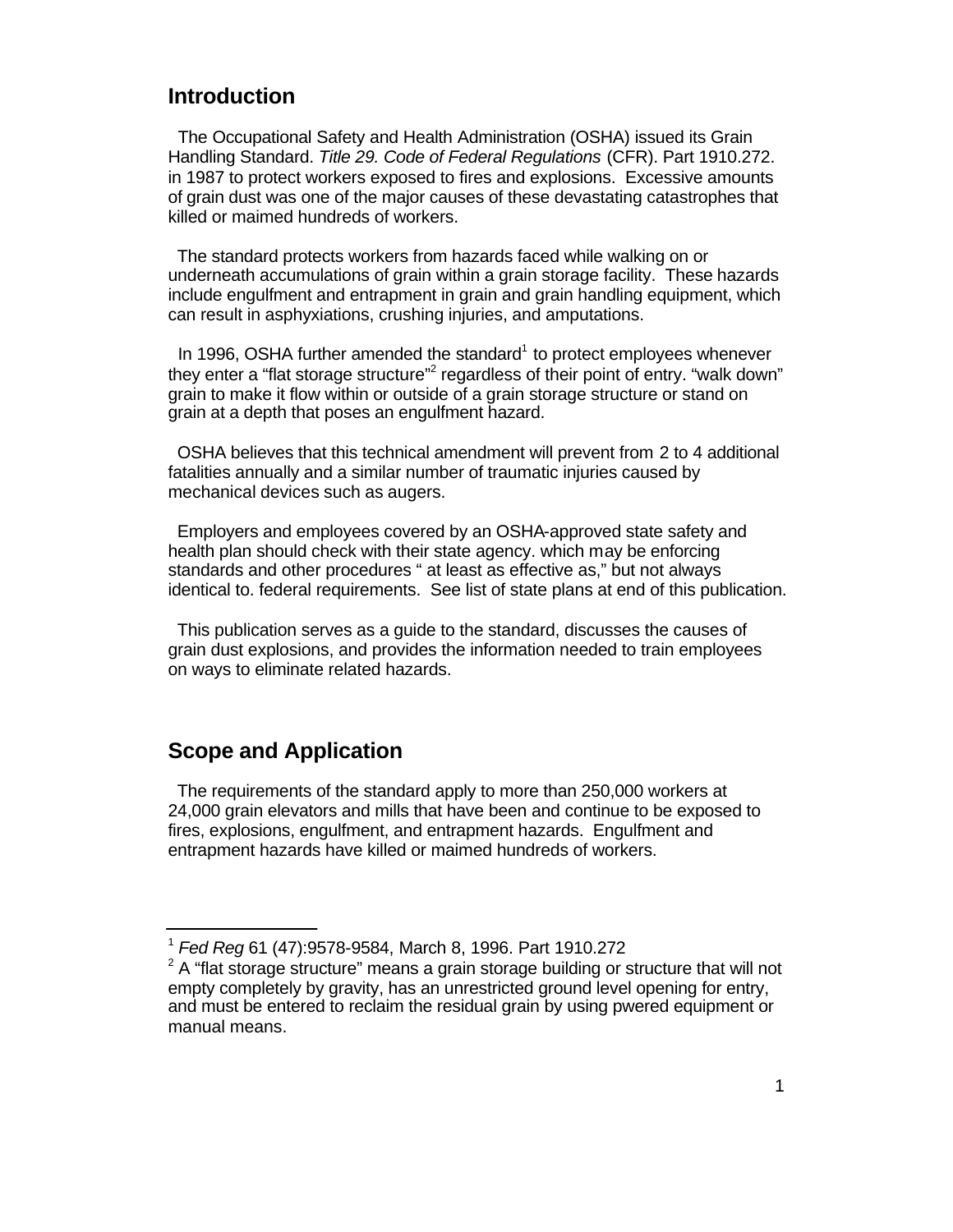According to the bureau of Labor Statistcs<sup>3</sup>. In 1993 and 1994 OSHA estimates that there have been more than 45 workers engulfed in gain and asphyxiated or crushed to death by grain augers.

### **Provisions of the Standard**

There are several provisions employers must follow to comply with the grain handling standard. including a requirements for hot work: entering bins, silos, tanks, and other storage structures: inside bucket elevator legs: preventive maintenance. housekeeping, handling emergencies, and training.

### **Hot Work**

A permit system is required for employees performing hot work. Hot work includes electric or gas welding, cutting , brazing, or similar flame-producing operations.

The permit is to ensure that the employer is aware of the hot work being performed—particularly, when performed by contractors—and that appropriate safety precautions have been taken prior to beginning the work.

The standard does not require a work permit if the hot work is performed in the presence of the employer or the employer's authorized representative. in an employer-authorized welding shop. or when work is conducted out of doors and away from the grain facility.

#### **Entry into Bins, Silos. Tanks, and Other Storage Structures**

Employees must be given a work permit before they enter bins, silos. or tanks unless the employer or the employer's representative is present. Such permits will help employers maintain control over employee entry into these areas.

In addition to the permit-system, employees should be thoroughly informed of the hazards associated with entry into bins, silos, tanks, and other structures. For example employees should never enter these areas from the bottom when grain or other agricultural products are hung-up or stuck to the sides. Employees should be made aware that the atmosphere in bins. silos and tanks can be oxygen deficient or toxic. Consequently, employees must be trained in the proper method of testing, the atmosphere procedures to take if the atmosphere is

<sup>3</sup> U.S. Department of Labor, Bureau of Labor Statistics, *Census of Fatal Occupational Injuries*. Washington. DC, 1993-1994.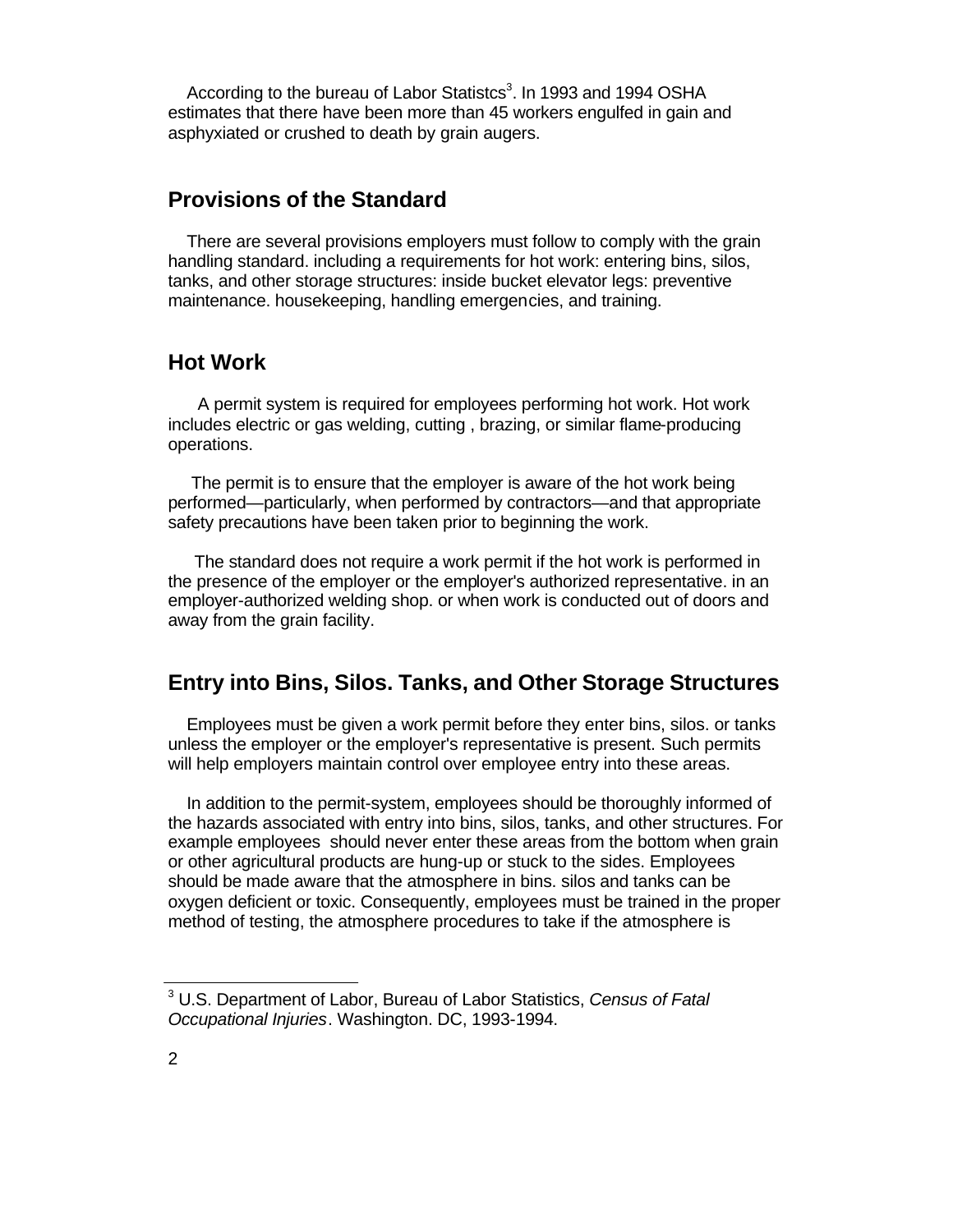to take if the atmosphere is found to be hazardous. The air inside the enclosure must be tested for oxygen content both before and during employee entrance, unless there is continuous natural air movement or forced-air ventilation in the space.

Provide ventilation. supplemented by the use of appropriate respirators. if necessary. If oxygen levels are less than 19.5 percent if concentrations of toxic agents present in the air either exceed ceiling limits in OSHA's health standards or will have health affects that restrict an employee's abilities to effect self-rescue or obtain assistance: or, if there is a combustible gas or vapor concentrations in excess of 10 percent of the lower flammable limit. Ventilation must be provided until the unsafe condition is eliminated and must be continued as long as there is a possibility of recurrence of the unsafe condition while the bin, silo, or tank is occupied by employees.

An employee must wear a body harness with a lifeline or use a boatswain's chair whenever entering a grain storage structure at or above the level of stored grain and the depth of stored grain poses an engulfment hazard. If the employer can demonstrate that the lifeline or boatswain's chair is not feasible or creates a greater hazard the employer must provide an alternative means of protection. Where employees work in a bin, silo, or tank, a trained and equipped observer must be present on the outside maintain communication with employees and provide help if needed.

The standard prohibits "walking down grain" to make it flow within or outside of the storage structure. or standing on moving grain. Also, all mechanical, electrical. and pneumatic equipment that presents a danger to employees inside grain storage structures must be deenergized and disconnected, locked-out and tagged, blocked-off, or otherwise stopped by other equally effective means or methods.

In addition, no employee is permitted to be in any location where an accumulation of grain on the sides of the storage structure or elsewhere could fall and engulf him or her.

#### **Inside Bucket Elevator Legs**

Inside bucket elevators are well recognized as potential ignition sources for primary explosions. To lessen these hazards, the standard requires that belts purchased after March 30, 1988, have a surface electrical resistance not exceeding 300 megohms. Bucket elevators must have an opening to the head pulley section and boot section to allow for inspection, maintenance, and cleaning; bearings must be mounted externally to the leg casing or the employer must provide vibration, temperature, or other monitoring of the conditions of the bearings if bearings are mounted inside or partially inside the leg casing.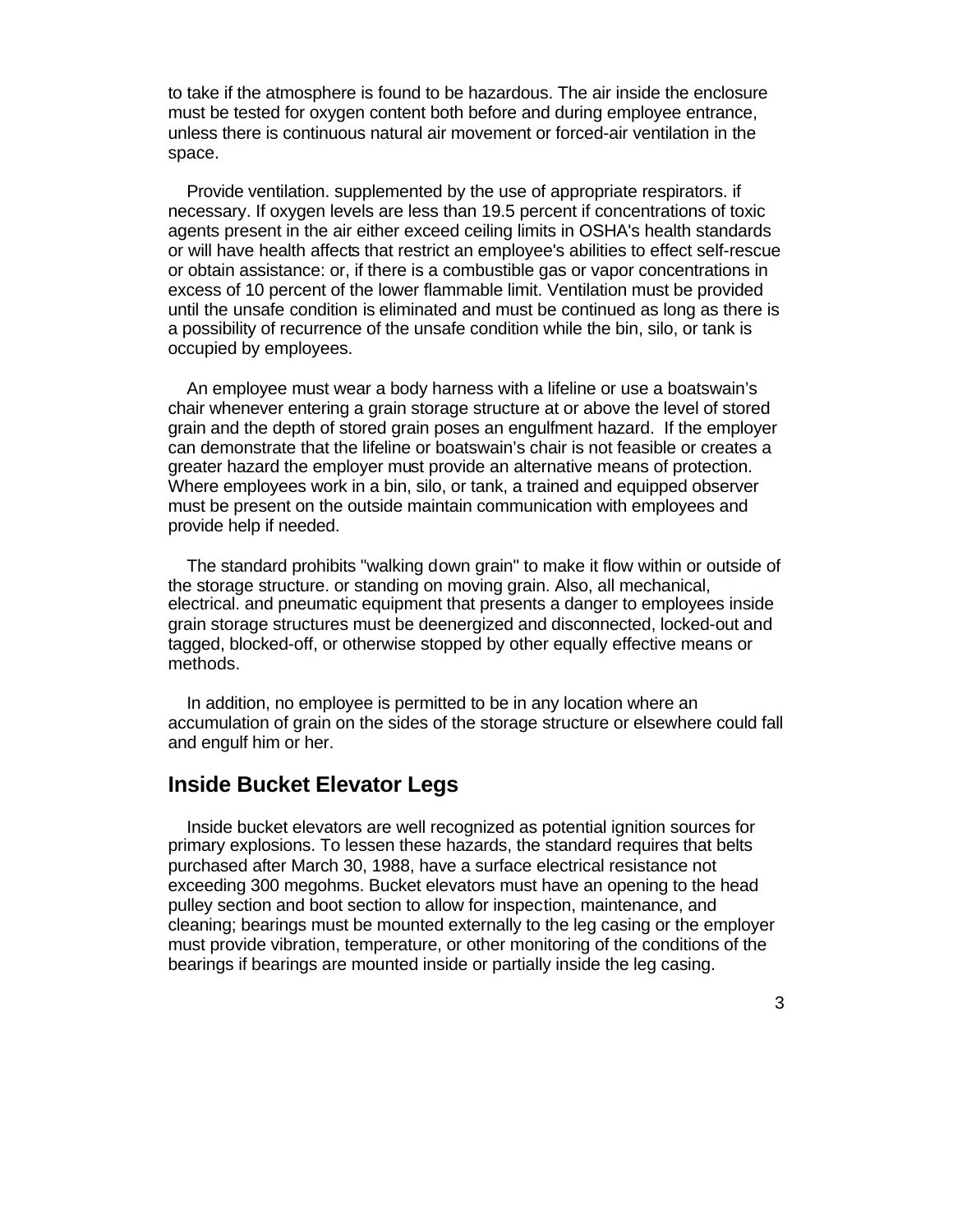Also, elevator legs must be equipped with a motion-detection device that will shut down the leg when the belt speed is reduced by 20 percent or more of the normal operating speed. A belt-alignment monitoring device with an alarm to alert employees when the belt is not tracking properly is also required: alternatively, employers must provide a means to keep the belt tracking properly.

Bearing monitors, motion detection devices, and belt-alignment devices need not be installed if the employer equips bucket elevators with a fire and explosion suppression system capable of protecting the head and boot sections of the leg, or with a pneumatic dust control system: that will keep the dust concentrations inside the leg casing 25 percent below the lower explosive limit during operation.

#### **Preventive Maintenance**

Preventive maintenance is a very important aspect of any grain industry safety and health program. It is a must for controlling fuel and ignition sources and for keeping equipment functioning properly and safely.

The OSHA standard does not require the employer to have a written preventive maintenance program but states that all mechanical and electrical equipment must be kept in proper operating condition. To do this the employer must annually inspect the mechanical and safety control equipment associated with dryers, grain stream processing equipment, dust collection equipment, including filter collectors, and bucket elevators.

This equipment must be lubricated and maintained according to the manufacturers' recommendations, or as determined necessary by prior operating records. Equipment that malfunctions or operates below designed efficiency must be promptly repaired or removed from service. Inspected or repaired equipment must how the date of inspection.

The standard also requires procedures for locking out and tagging equipment to prevent the inadvertent application of energy or motion to equipment being repaired. serviced, or adjusted. All employees who repair, service. and operate the equipment must be familiar with the employer's locking out and tagging procedures.

#### **Housekeeping**

Housekeeping is an important part of any safety and health program especially in facilities where combustible material might accumulate. The standard request the employer to develop and implement a written housekeeping program to help eliminate these dangers.

The program must include instructions for reducing dust accumulations on ledges, floors, equipment, and other exposed surfaces, and must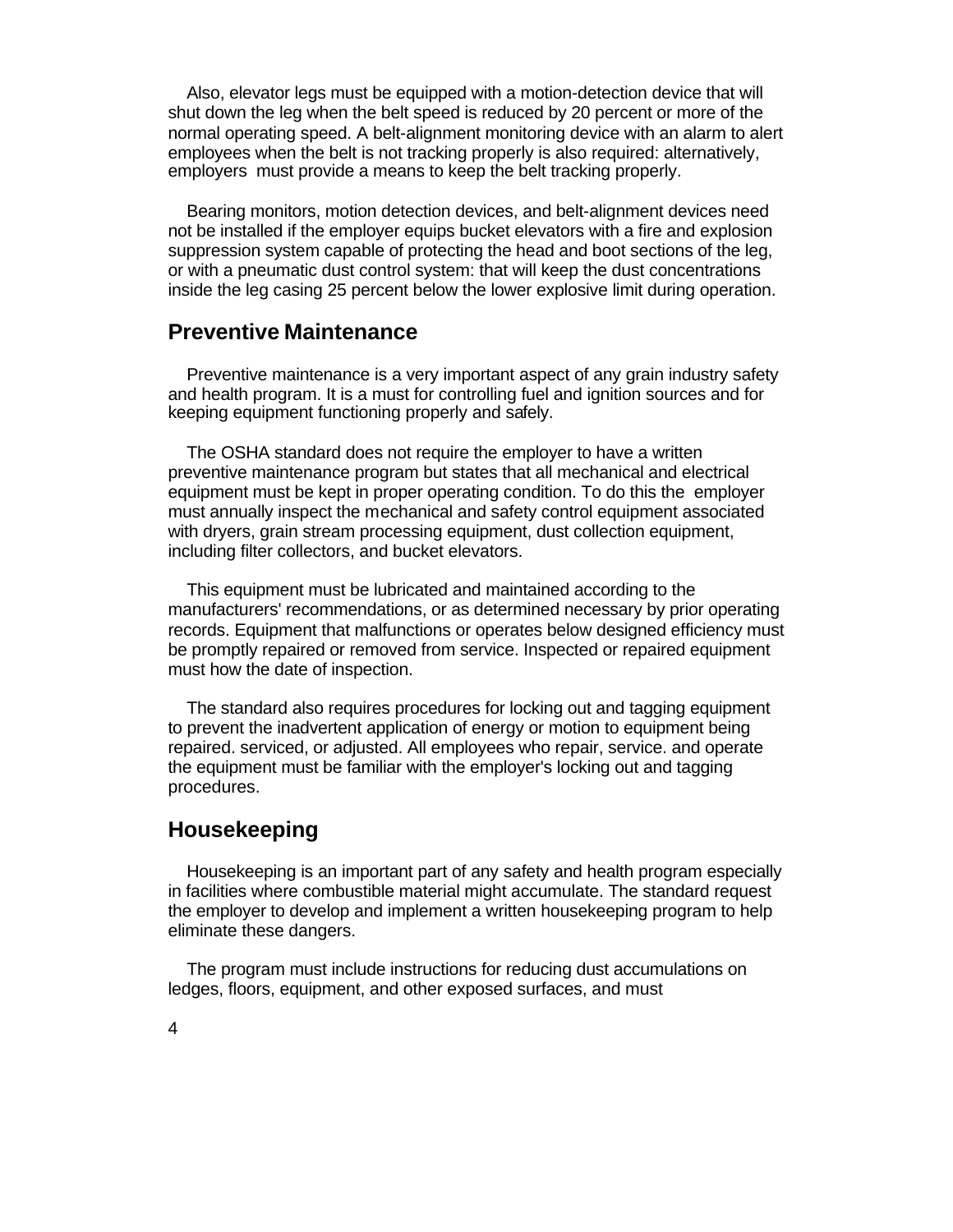identify "priority" areas in grain elevators that are known to be potential sources of ignition. These include floor areas within 35 feet (10.9728 meters) of inside bucket elevator legs, enclosed areas containing grinding equipment. and enclosed areas containing grain dryers located inside the facility. The housekeeping program also must address the methods for removing grain spills from work areas. The use of compressed air to remove dust is permitted only when all machinery that presents a source of ignition in the area is shutdown. and all other known potential ignition sources are removed or controlled.

Because grain dust is the main source of fuel for explosions in grain handling facilities, the standard allows a maximum accumulation of more than an 1/8-inch (0.3175 centimeters) in priority housekeeping areas of grain elevators, if dust accumulations exceed the 1/8-inch (0.3175 Centimeters) action level in priority housekeeping areas designated means or methods must be initiated immediately to remove such accumulations. The standard also provides for the employer to use alternative means to the 1/8-inch (0.3175 centimeters) action level where the alternative can be demonstrated to provide equivalent protection from explosions. This may involve additional treatment of the dust and/or the area of dust accumulation, such as spraying with oil or water. In addition, the use of oil additives such as white mineral oil in the grain flow, and changes in materials handling processes can also help reduce the accumulation of dust and make the dust less explosive.

#### **Emergency Action Plan**

Employers must develop and implement a written emergency action plan. The plan does not have to be written if there are fewer than 10 employees. This plan must include a distinguishable and distinct alarm system (especially for those employees who work indoors) and evacuation procedures, and must include employee training in emergency procedures.

Employees must know where the nearest escape routes are and must be familiar with workplace maps that clearly show these emergency escape routes. In addition, at least two means of emergency escape from galleries (bin decks) are required in grain elevators.

The employer must also designate a safe area outside the facility where employees can congregate after evacuation and must implement procedures to account for all employees after emergency evacuation has been completed. It is recommended that employers seek the assistance of local fire departments to preplan for emergencies and designate a means of contacting fire and rescue agencies under emergency conditions.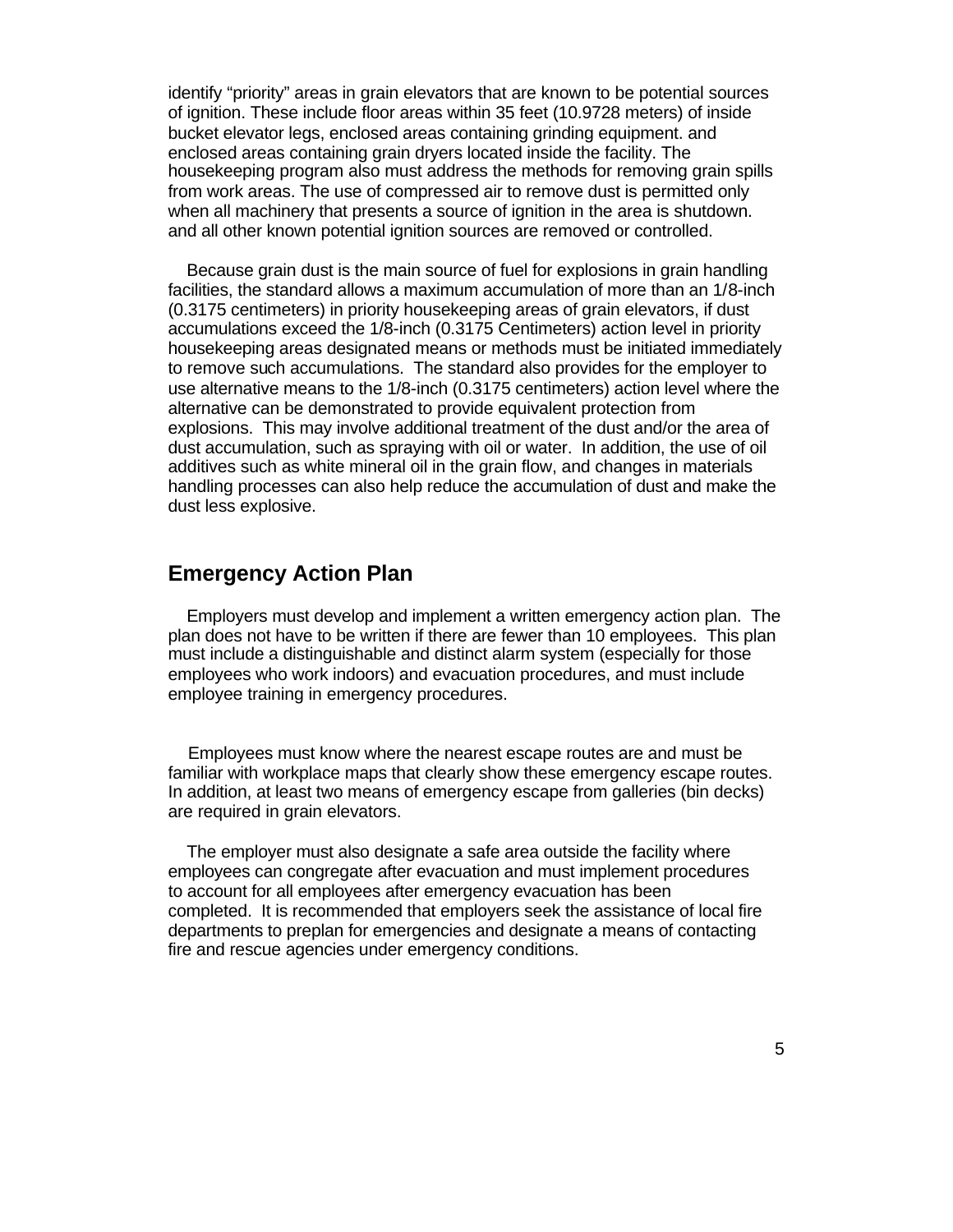### **Training and Education**

Training employees to recognize hazards associated with their jobs is an effective method for increasing overall safe operations. Employers are required to train employees in their work tasks annually or whenever changes in job assignments expose them to new hazards. New employees are to be trained prior to starting work. Employees assigned special or infrequent tasks, such as bin entry and the handling of flammable or toxic substances, must also be trained to perform these tasks safely.

Training must include the following:

- General safety precautions associated with the grain facility as well as the recognition and prevention of hazards related to engulfment, mechanical devices, dust accumulations, and common ignition sources such as smoking.
- Specific procedures and safety practices applicable to the job tasks including, but not limited to, clearing choked legs, and performing housekeeping, hot work, preventive maintenance, and lockout/tagout. and
- Training in emergency procedures.

#### **Other Sources of OSHA Assistance**

#### **Safety and Health Program Management Guidelines**

Effective management of worker safety and health protection is a decisive factor in reducing the extent and severity of work-related injuries and illnesses and their related costs. To assist employers and employees in developing effective safety and health programs, OSHA published recommended Safety and Health Program Management Guidelines (Federal Register 34 (I8):3908-3916, January 36,1989). These voluntary guidelines apply to all places of employment covered by OSHA..

The guidelines identify four general elements that are critical to the development of a successful safety and health management program:

- Management commitment and employee involvement,
- Worksite analyses,
- Hazard prevention and control, and
- Safety and health training

The guidelines recommend specific actions under each of these general elements to achieve an effective safety and health program. A single free copy of the guidelines can be obtained from the U.S. Department of Labor,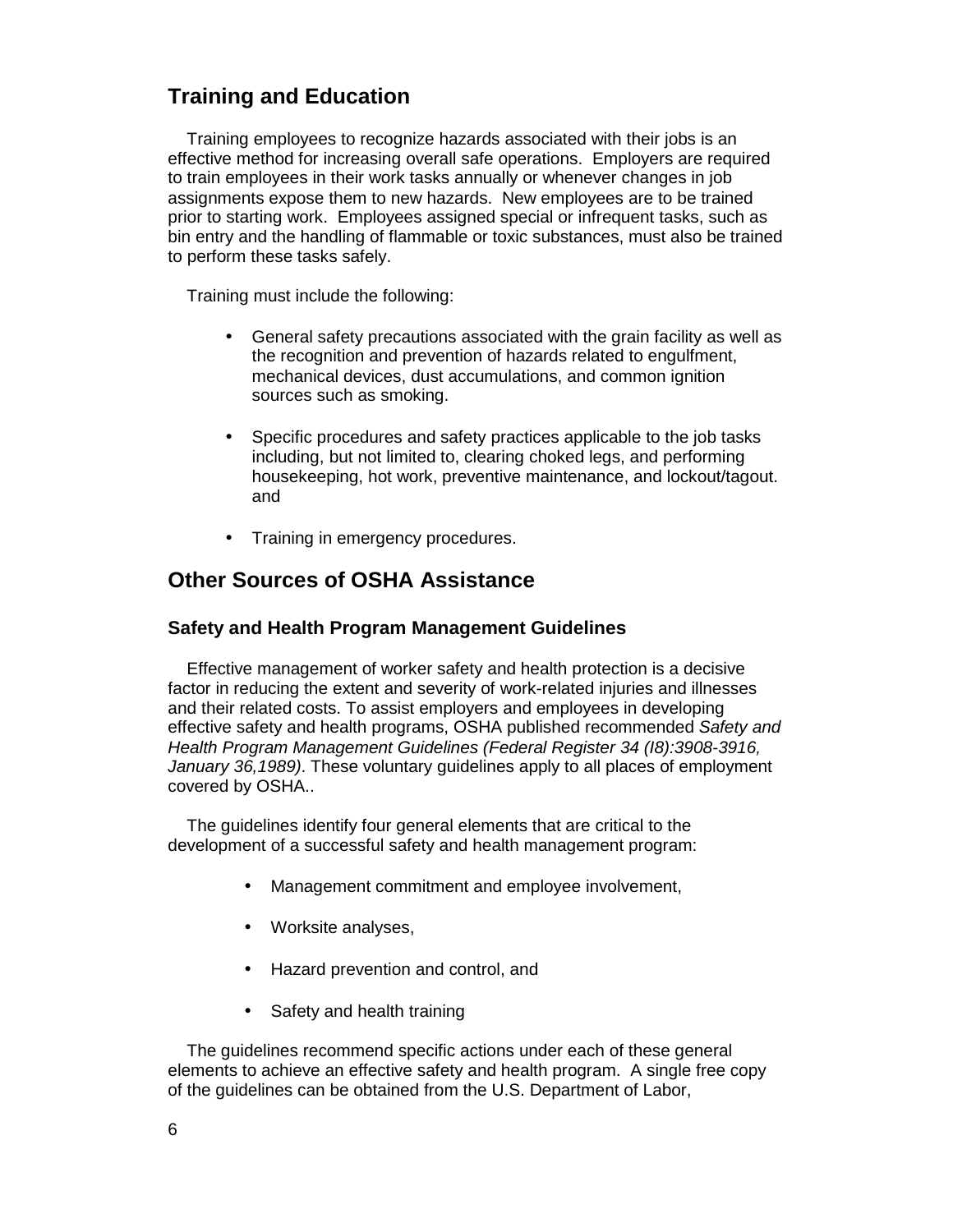Publications, P.O. Box 37535, Washington, DC 20013-7535,by sending a self-addressed mail label with your request.

#### **State Programs**

The *Occupational Safety and Health Act of 1970* encourages states to develop and operate their own job safety and health plans. States with plans approved under section 18(b) of the Act must adopt standards and enforce requirements that. are at least as effective as federal requirements. There are currently 25 state plan states and territories: 23 covering both private and public (state and local government) employees and 2 covering public sector employees only. Plan states must adopt standards comparable (but not necessarily identical) to the federal within 6 months of a federal standard's promulgation. Until a state standard is promulgated, OSHA provides interim enforcement assistance, as appropriate, in these states. A listing of approved state plans appears at the end of this publication.

#### **Consultation Services**

Free onsite safety and health consultation services are available in all states to employers who warn help in establishing and maintaining a safe and healthful workplace. Primarily developed for smaller employers with more hazardous operations, the OSHA Consultation Service is largely funded by OSHA and is delivered by state governments employing professional safety and health consultants. The full service assistance that is offered includes an appraisal of all mechanical systems, physical work practices, occupational safety and health hazards of the workplace, and all aspects of the employer's present job safety and health program. In addition, the service offers assistance to employers in developing and implementing an effective workplace safety and health program that corrects and continuously addresses safety and health concerns.

The program is separate tom OSHA's inspection efforts. No penalties are proposed or citations issued for any safety or health problems identified by the consultant The service is confidential. The employer's name, and the firm's name, and any information about the workpIace, plus any unsafe or unhealthful working conditions that the consultant uncovers will not be reported routinely to the OSHA inspection staff.

The only obligation is the employer's commitment to correct serious job safety and health hazards in a timely manner. The employer is asked to make this commitment prior to the actual visit.

For more information concerning consultation services, see the list of consultation projects at the end of this publication.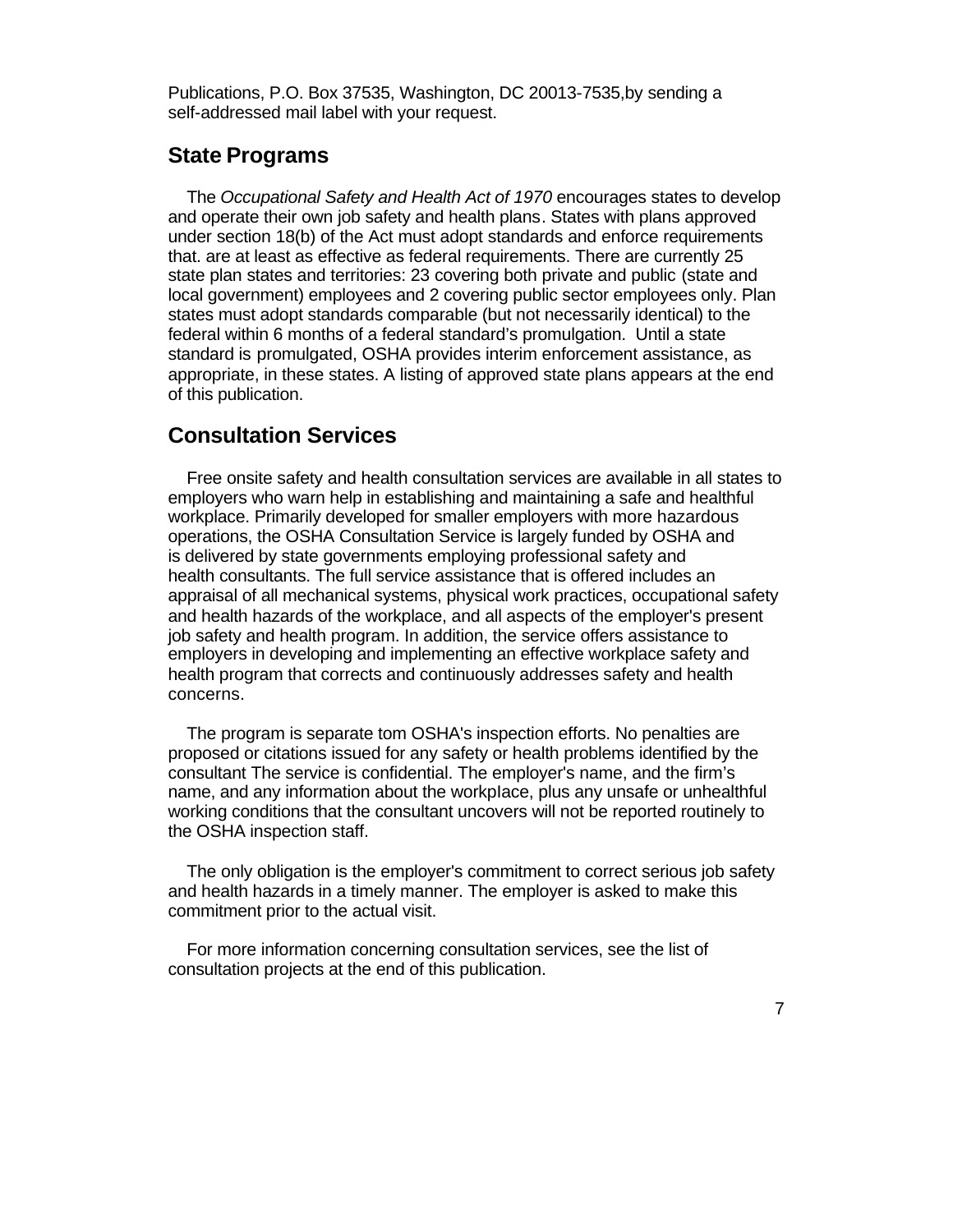#### **Voluntary Protection Programs (VPPs)**

The Voluntary Protection Programs are designed to recognize and promote effective safety and health program management. In the VPP, management, labor, and OSHA establish cooperative relationships at workplaces that have implemented strong programs.

Sites approved for VPP's Star, Merit and Demonstration programs have met. and must continue to meet rigorous participation standards. Benefits of VPP participation include improved employee motivation to work safely, leading to better quality and productivity: lost workday case rates that generally are 60 to 80 percent below industry aver-ages; reduced workers' compensation and other injury- and illness-related costs: positive community recognition and interaction: further improvement and revitalization of already good safety and health programs; and partnership with OSHA.

Voluntary Protection Programs and onsite consultation services, when coupled with an effective enforcement program. expand worker protection to help meet the goals of the *Occupational Safety and Health Act*.

For additional information about the VPP, contact the VPP manager in your OSHA regional office listed at the end of this publication.

#### **Training and Education**

OSHA's area offices offer a variety of informational services, such as publications, audiovisual aids, technical advice, and speakers for special engagements. OSHA's Training Institute in Des Plaines, IL, provides basic and advanced courses in safety and health for federal and state compliance officers, state consultants, federal agency personnel, and private sector employers, employees, and their representatives.

Tile OSHA Training institute also has established OSHA Training Institute Education Centers to address the increased demand for its courses from the private sector and from other federal agencies. These centers include nonprofit colleges, universities, and other organizations that have been selected after a competition for participation in the program.

OSHA also provides funds to nonprofit organizations, through grants, to conduct workplace training and education in subjects where OSHA believes there is a lack of workplace training.

Grants are awarded annually and grant recipients are expected to contribute at least 20 percent of the total grant cost.

For more information on grants, courses, and education centers, contact the OSHA Training Institute, 0ffice of Training, and Education, 1555 Times Drive. Des Plaines, IL 60018, (847) 297-4810, fax (847) 297-4874.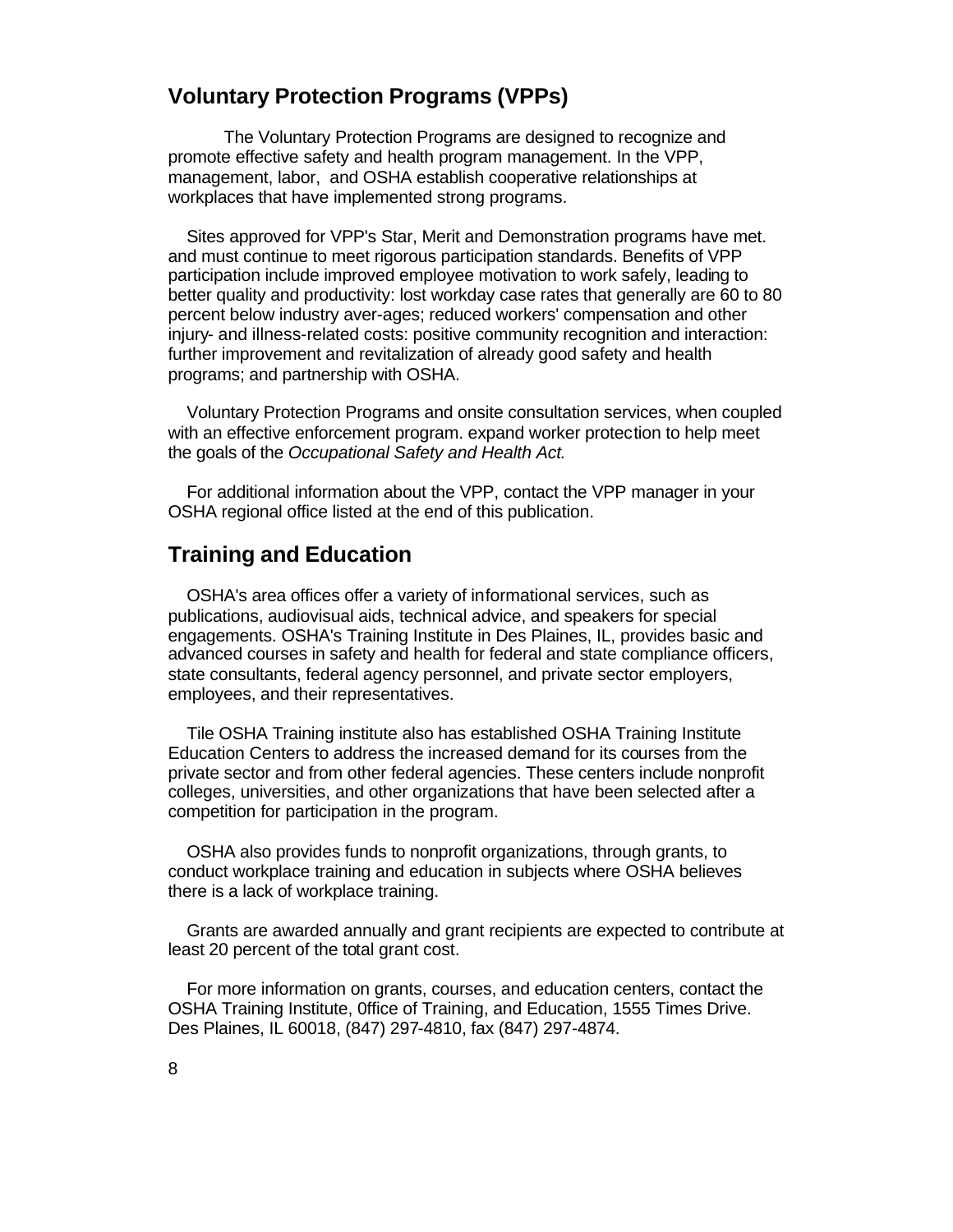For further information on any OSHA program, contact your nearest OSHA area or regional office listed at the end of this publication.

#### **Electronic Information**

Labor News Bulletin Board -- OSHA news releases. recent Federal Register notices. fact sheets, and other information are available by modem by dialing (202) 219-4734. Callers should set the modem at 300, 1,200, 2,400, 9,600, or 14,400 BAUD: Parity: None: Data Bias=8: Stop Bit=1. Voice phone (202) 219-5831.

*Internet* -- OSHA standards, interpretations, directives, and additional information are now on the World Wide Web at http://www.osha.gov/ and http://www.osba-slc.gov/.

*CD-ROM* -- A wide variety of OSHA materials including standards, interpretations. directives, and more can be purchased on CD-ROM from the Government Printing Office. To order, write to Superintendent of Documents, P.O. Box 371954.Pittsburgh,PA 15250-795. Specify OSHA Regulations, Documents and Technical Information on CD-ROM, (ORDT), S/N 729-031-000005. The price is \$88 per year (\$ 110.00 foreign); single copy \$30.00 (\$37.50 foreign).

#### **Emergencies**

To report life-threatening situations, catastrophes, or fatalities call (800) 3 21-OSHA. Complaints will go immediately to the nearest OSHA area or state office for help.

For further information on any OSHA program, contact your nearest OSHA -area or regional office listed at the end of this publication.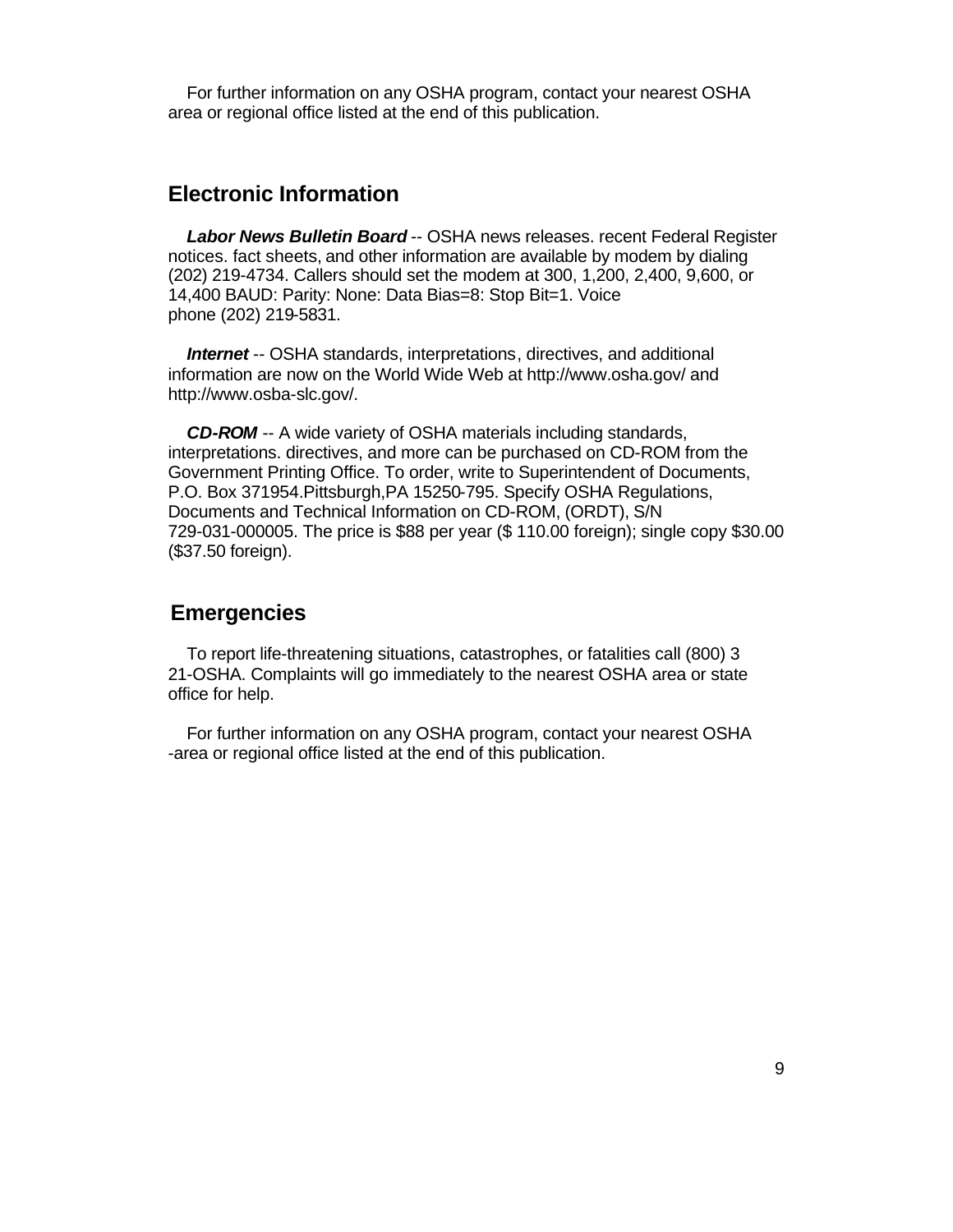#### **OSHA Related Publications**

Single, free copies of the following publications can be obtained from the U.S. Department of Labor, OSHA Publications. P.O. Box 37535, Washington, DC 20013-7535, (202) 219-1667 (202) 219-9266 (fax), or from the nearest OSHA regional area office listed at the end of this publication. Send a self-addressed mailing label with your request.

*Consultation Services for the Employer -* OSHA 3047

*Control of Hazardous Energy (Lockout/Tagout)* - OSHA 3120

*Employer Rights and Responsibilities Following an OSHA Inspection -* OSHA 3000

*Employee Workplace Rights -* OSHA 3021

*How to Prepare for Workplace Emergencies -* OSHA 3088

*OSHA Inspections -* OSHA 2098

*Personal Protective Equipment* – OSHA 3077

*Respiratory Protection -* OCHA 3079

The following publications are available from the Superintendent of Documents, U.S. Government Printing Office Washington, DC 20402, (202) 512- 1800. Include GPO Order No. and make checks payable to Superintendent of Documents.

*Construction Industry Digest -* OSHA 2202 Order No. 029-016-00151-4. Cost \$2.25.

*Hazard Communication--A Compliance Kit* - OSHA 3704 Order No. 029-016-00127-1. Cos1\$18.00 (Foreign \$22.50)

*Hazard Communication Guidelines for Compliance -* OSHA 3111 Order No.029-016-00127-I. Cost \$1.00

*Job Hazard Analysis -* OSHA 3071 Order No.029-016-00143-3. Cost \$1.00

*Principal Emergency Response and Preparedness Requirements in OSHA Standards and Guidance for Safety and Health Programs* - OSHA 3122 Order No. 029-O16-00136-1. Cost \$2.50

*Training Requirements in OSHA Standards and Training Guidelines* OSHA 2254 Order No.029-016-00137-9. Cost \$4.25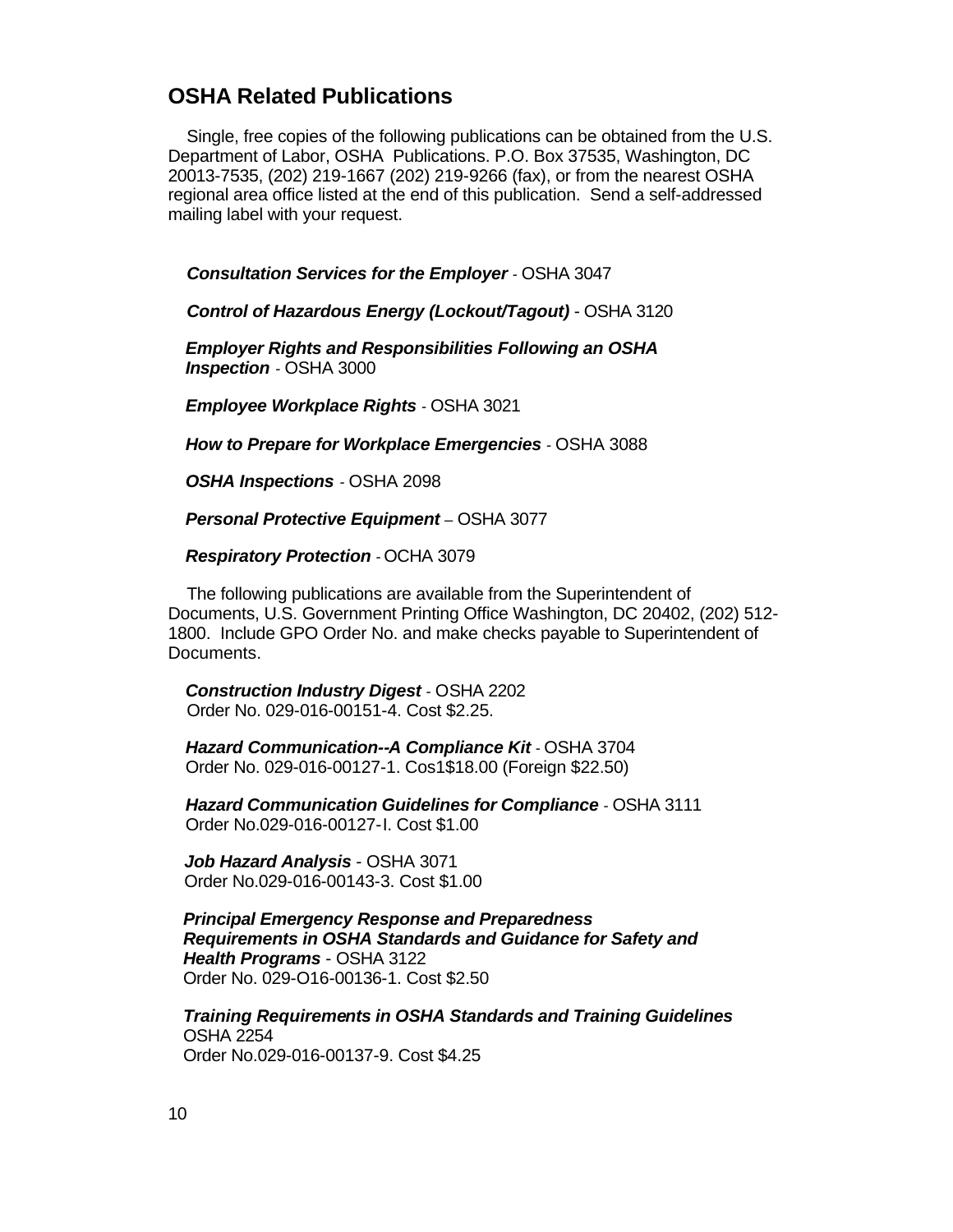### **States with Approved Plans**

#### **Commissioner**

Alaska Department of Labor 1111 West 8th Street Room 306 Juneau AK 99801 (907) 465-2700

#### **Director**

Industrial Commission of Arizona 800 W. Washington Phoenix, AZ 85007 (602) 542-5795

#### **Director**

California Department of Industrial Relations 45 Fremont Street San Francisco, CA 94105 (415) 972-8835

#### **Commissioner**

Connecticut Department of Labor 200 Folly Brook Boulevard Wethersfield, CT 06109 (203) 566-5123

#### **Director**

Hawaii Department of Labor and Industrial Relations 830 Punchbowl Street Honolulu, HI 96813 (808) 586-8844

#### **Commissioner**

Indiana Department of Labor State Office Building 402 West Washington Street Room W195 Indianapolis, IN 46204 (307) 232-2378

### **Commissioner**

Iowa Division of Labor Services 1000 E. Grand Avenue Des Moines, IA 50319 (515) 281-3447

#### **Secretary**

Kentucky Labor Cabinet 1049 U.S. Highway, 127 South Frankfort, KY 40601 (502) 564-3070

#### **Commissioner**

Maryland Division of Labor and Industry Department of Labor Licensing and Regulation 501 St. Paul Place, 2nd Floor Baltimore, MD 21202-2272 (410) 333-4179

#### **Director**

Michigan Department of Labor Victor Office Center 201 N. Washington Square P.O. Box 30015 Lansing, MI 48933 (517) 373-9600

#### **Commissioner**

Minnesota Department of Labor and industry 443 Lafayette Road St. Paul, MN 55155 (612) 296-2342

#### **Director**

Nevada Division of Industrial Relations 400 West King Street Carson City, NV 97502 (702) 687-3032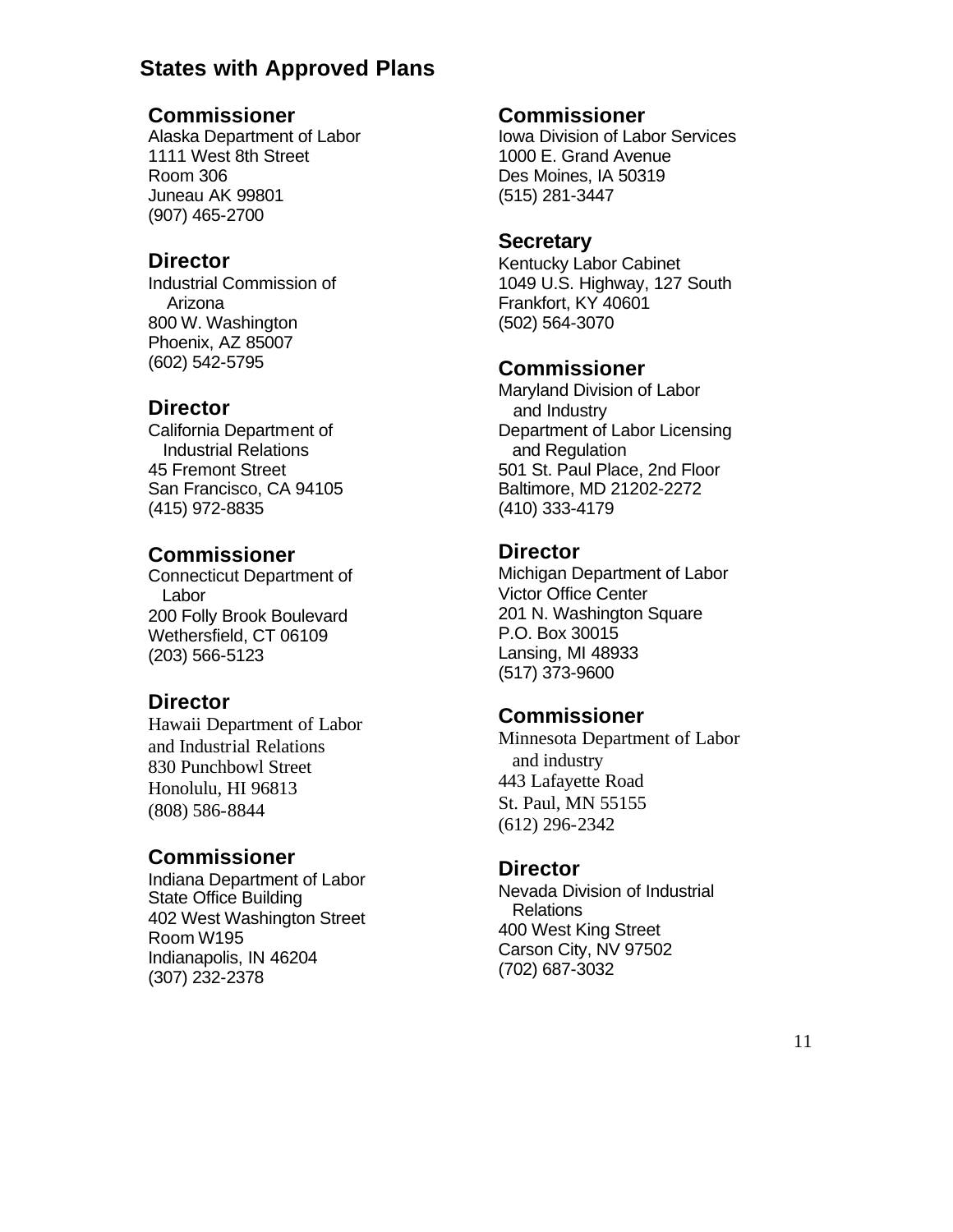#### **Secretary**

New Mexico Environmental **Department** 1190 St. Francis Drive P.O. Box 26110 Santa Fe, NM 87502 (505) 827-7850

#### **Commissioner**

New York Department of Labor W. Averell Harriman State **Office** Building – 12, Room 500 Albany, NY 12240 (518) 457-2741

#### **Commissioner**

North Carolina Department of Labor 319 Chapanoke Road Raleigh, NC 27603 (919) 662-4585

#### **Administrator**

Department of Consumer & Business Services, Labor and Industries Building Room 430 Salem, OR 97310 (503) 378-3272

#### **Secretary**

Puerto Rico Department of Labor and Human Resources Prudencio Rivera Martinez. **Building** 505 Munoz Rivera A-venue Hato Rey, PR 00918 (809) 754-2119

#### **Commissioner**

South Carolina Department of Labor 3600 Forest Drive P.O. Box 11329 Columbia, SC 29211-1329 (803) 734-9594

#### **Commissioner**

Tennessee Department of Labor Attention: Robert Taylor 710 James Robertson Parkway Nashville, TN 37243-0659 (615) 741-2582

### **Commissioner**

Industrial Commission of Utah 160 East 300 South, 3rd Floor P.O. Box 146600 Salt Lake City, UT 84114-6600 (801) 530-6898

### **Commissioner**

Vermont Department of Labor and Industry National Life Building – Drawer 20 120 State Street Montpelier, VT 05620 (802) 828-2788

#### **Commissioner**

Virgin Islands Department of Labor and Industry Powers- Taylor Building 13 South 13th Street Richmond, VA 23219 (804) 786-2377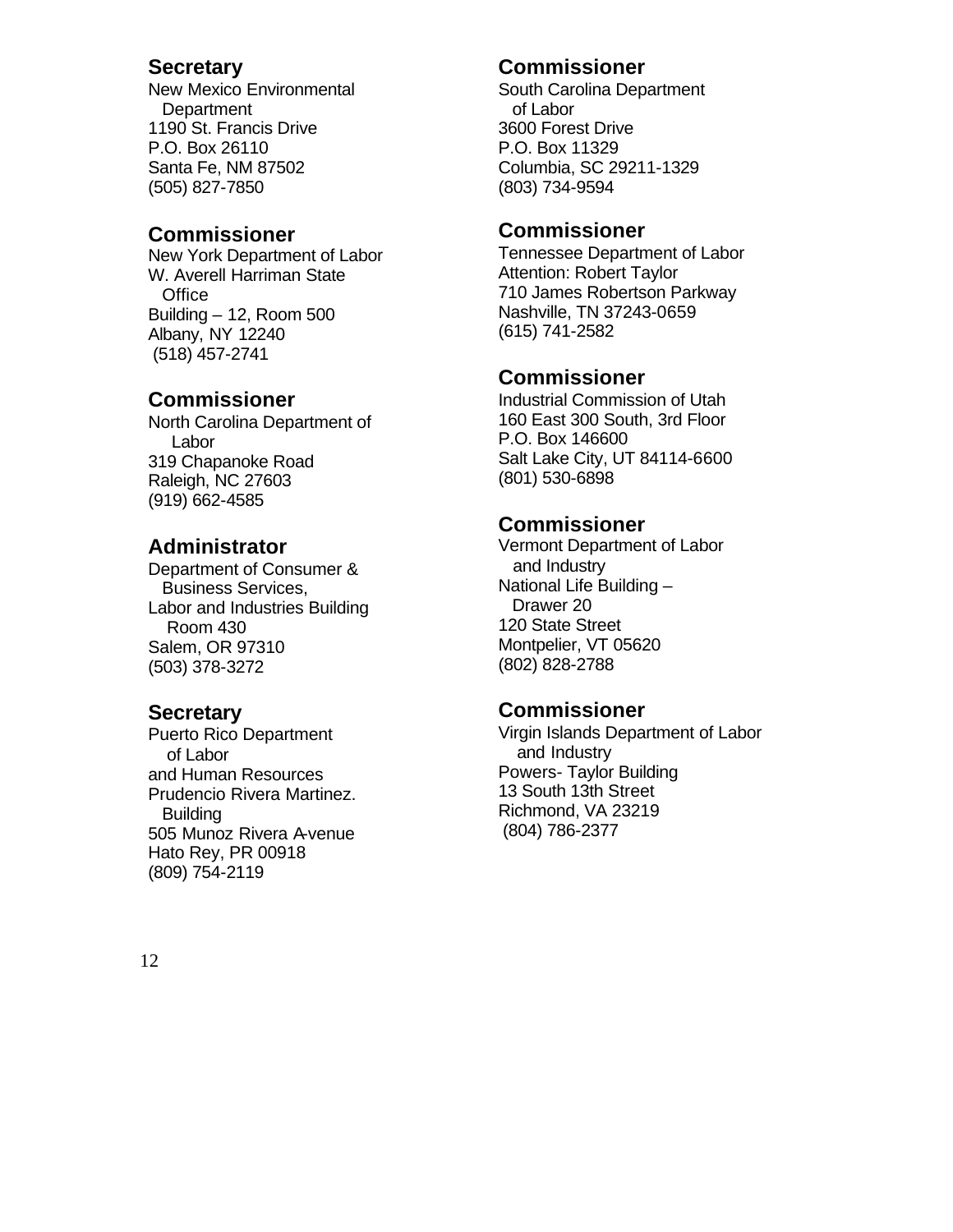#### **Commissioner**

Virgin Islands Department of Labor 2131 Hospital Street, Box 890 **Christiansted** St. Croix, VI 00820 —1666 (809) 773 -1994

#### **Director**

Washington Department of Labor and industries P.O. Box 44000 Olympia, WA 98504 -4000 (360) 902 -4200

#### **Administrator**

Worker's Safety and Compensa ation Divison (WSC) Wyoming Department of Employment Herschler Building, 2nd Floor East 122 West 25th Street Cheyenne, WY 82002 (307) 777 -7786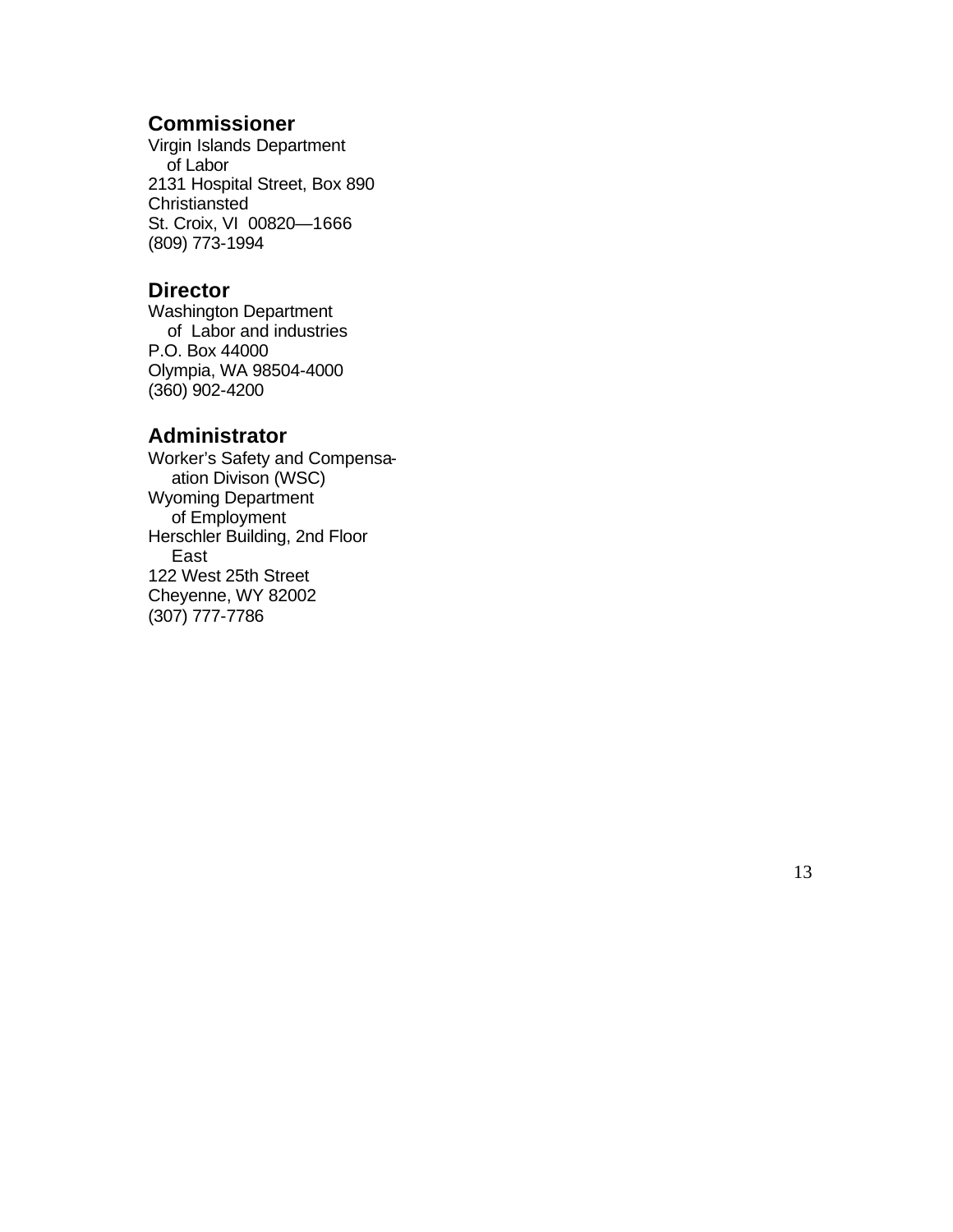# **OSHA Consultation Project Directory**

# State Telephone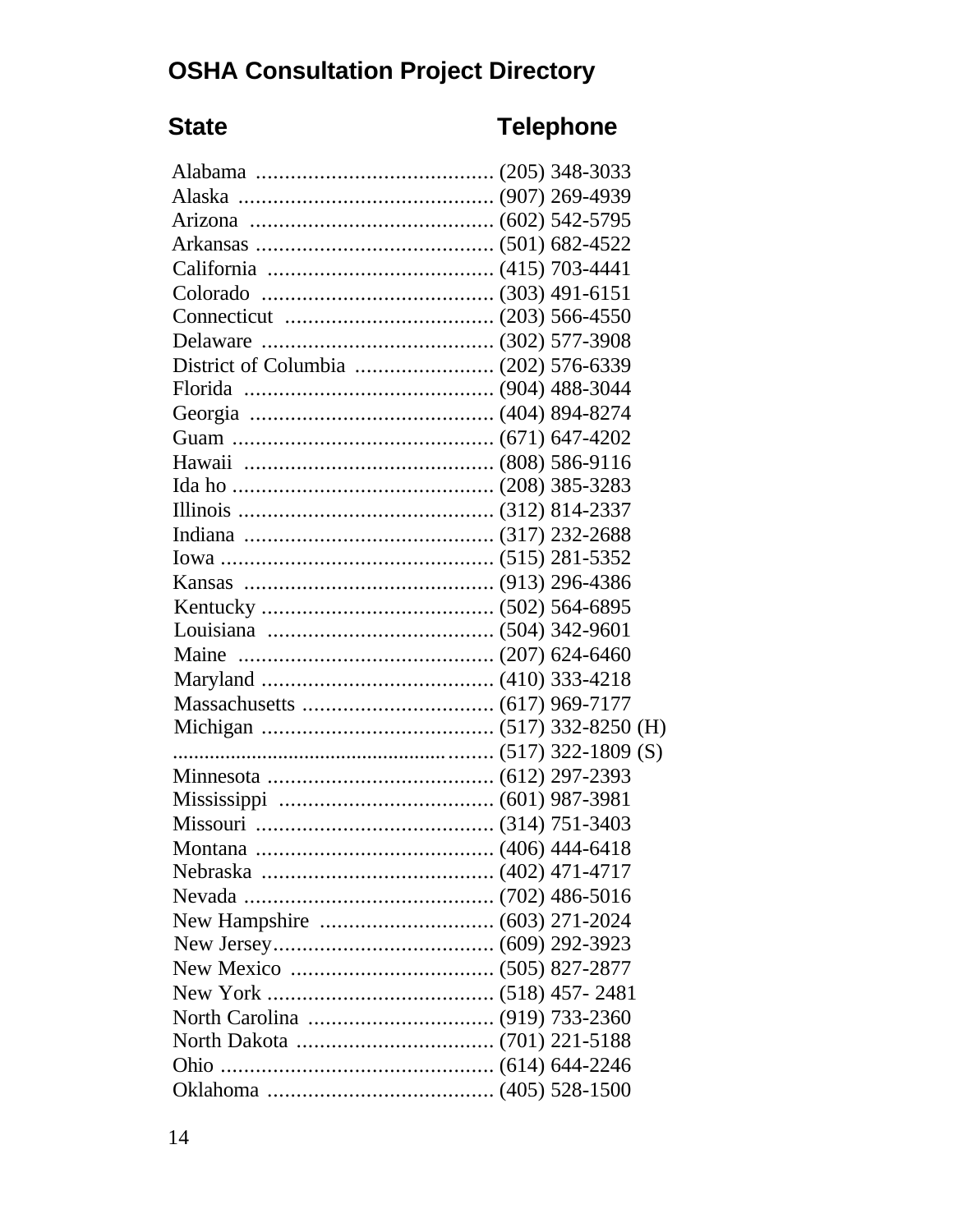(H)-Health (S)- Safety

15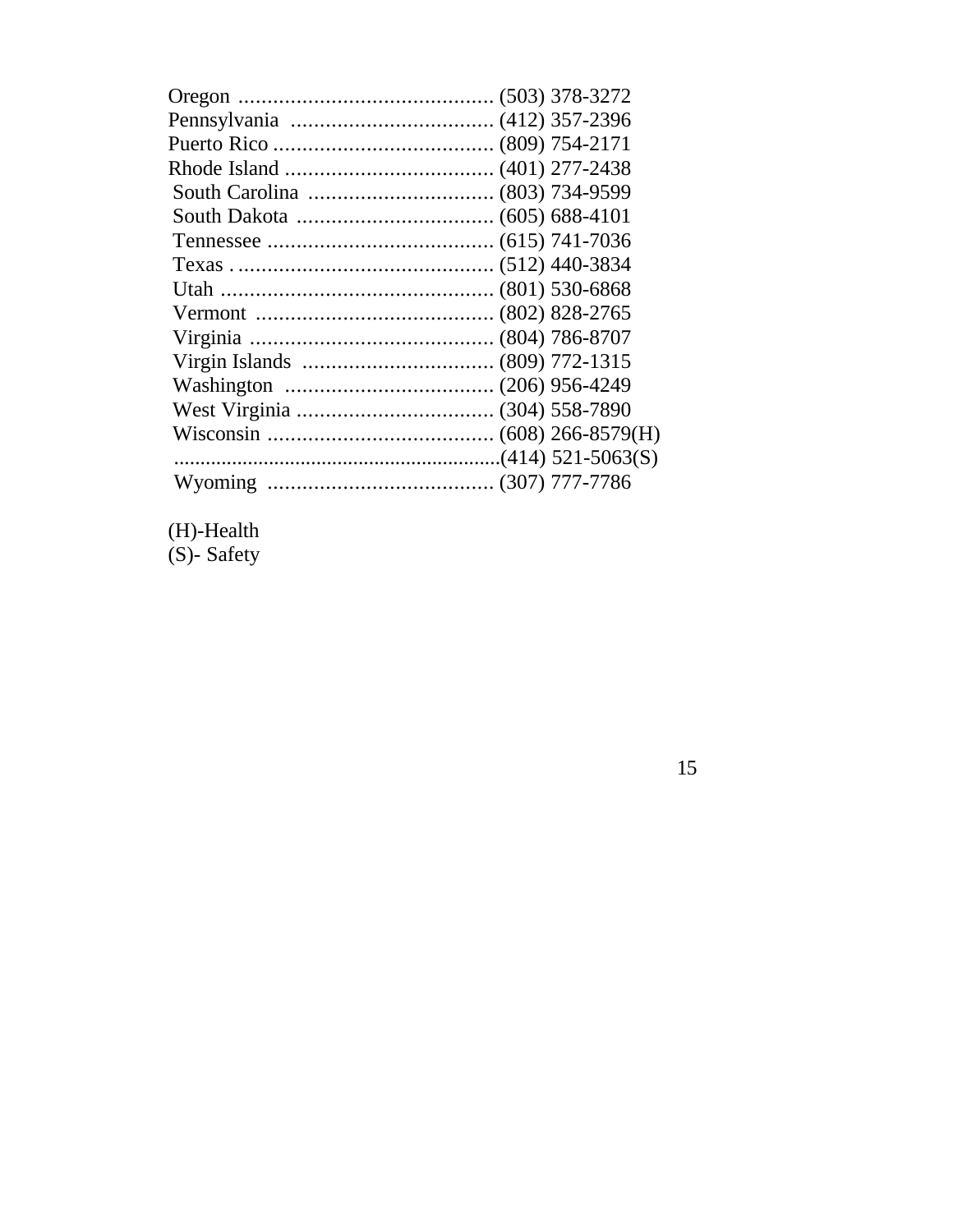## OSHA Area Offices

# Area Telephone